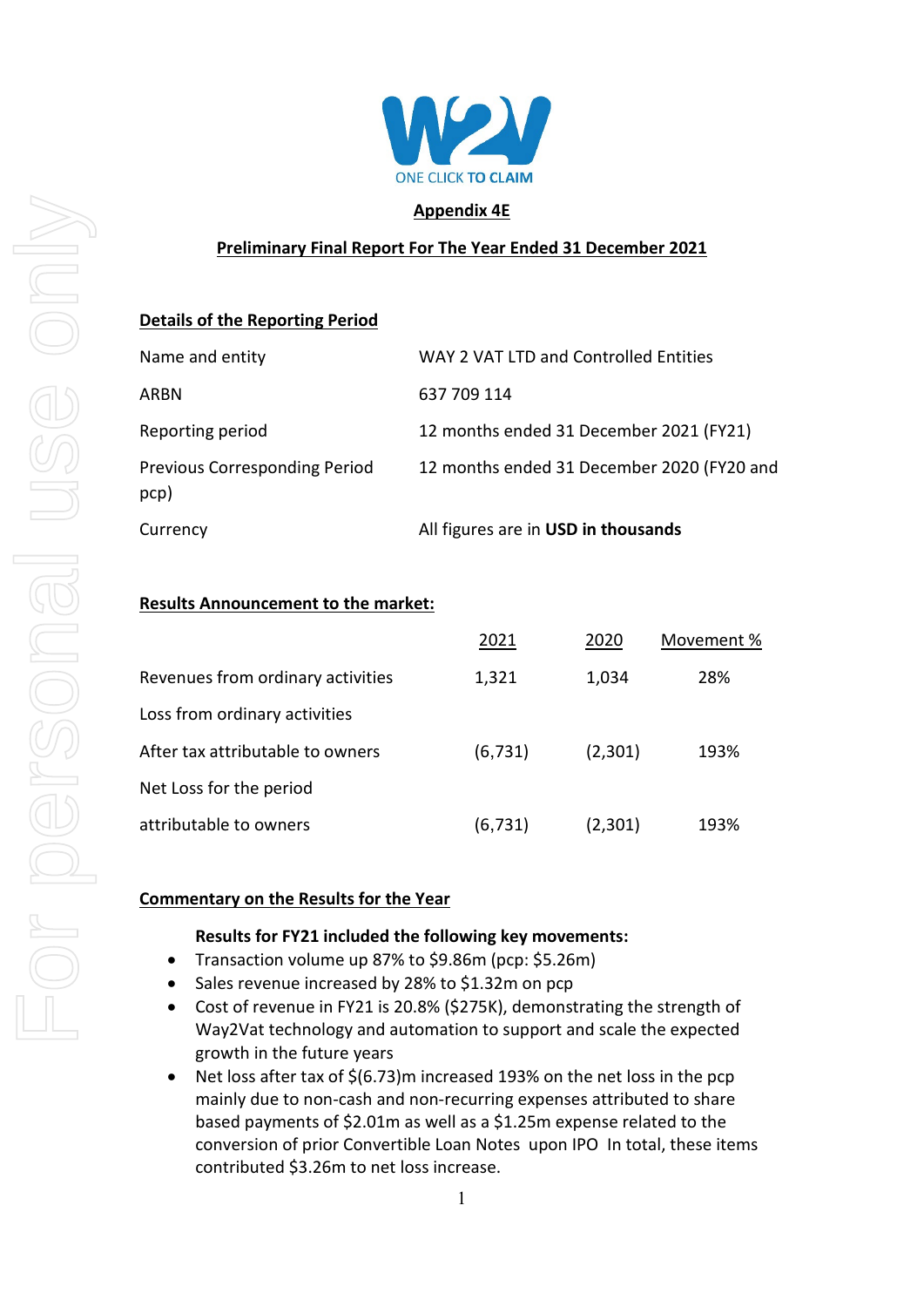# **Statement of Profit or Loss and Other Comprehensive Income with Notes to the Statement**

Refer to the 31 December 2021 attached financial statements and accompanying notes for Way2Vat Limited.

# **Statement of Financial Position with Notes to the Statement**

Refer to the 31 December 2021 attached financial statements and accompanying notes for Way2Vat Limited.

## **Statement of cash flows with Notes to the Statement**

Refer to the 31 December 2021 attached financial statements and accompanying notes for Way2Vat Limited.

## **Statement of retained earnings and change in equity**

Refer to the 31 December 2021 attached financial statements and accompanying notes for Way2Vat Limited.

## **Dividends**

No dividends have been paid during the year and the company does not propose to pay any final dividend.

## **Details of dividend reinvestment plans**

The Company does not have a dividend reinvestment plan.

## **Net Tangible Assets Per Security**

Net tangible assets per ordinary share

| 2021     | 2020     |
|----------|----------|
| \$/share | \$/share |
|          |          |
| 0.018    | (0.174)  |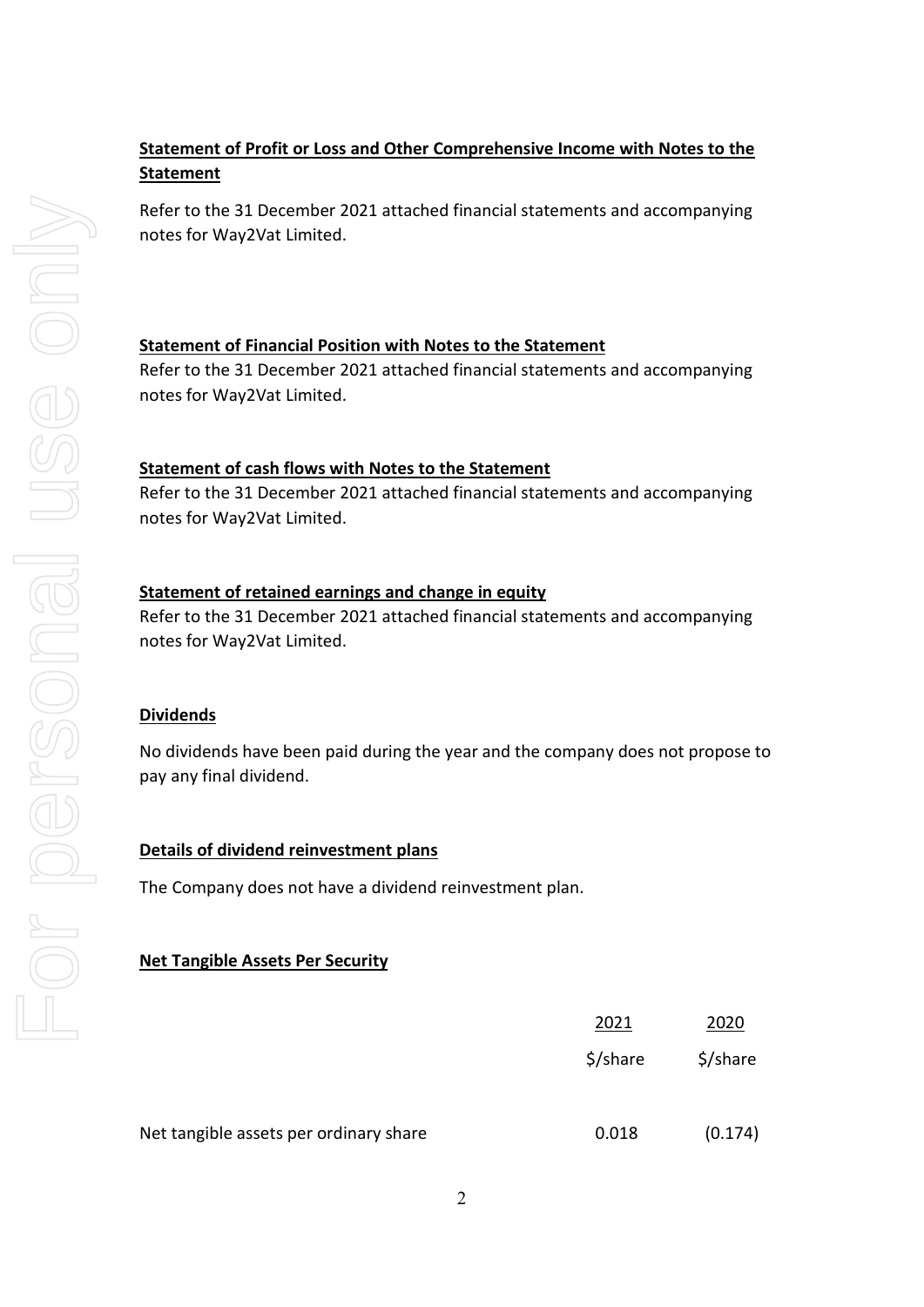# **Details of Controlled Entities:**

| <b>Entity name</b>  | Country of<br>incorporation | Proportion of ownership interest<br>on December 31 |      | Held by      |
|---------------------|-----------------------------|----------------------------------------------------|------|--------------|
|                     |                             | 2021                                               | 2020 |              |
| <b>WAY2VAT SRL</b>  | Romania                     | 100%                                               | 100% | WAY2VAT Ltd. |
| WAY2VAT UK Limited  | UK                          | 100%                                               | 100% | WAY2VAT Ltd. |
| <b>WAY2VAT SASU</b> | France                      | 100%                                               | 100% | WAY2VAT Ltd. |
| WAY2VAT Inc.        | <b>USA</b>                  | 100%                                               | 100% | WAY2VAT Ltd. |

There were no acquisition or disposal of controlled entities during the financial year and the Group does not have any investments in Associates or Joint Ventures.

# **Status of Audit**

This report is based on accounts which are in the process of being audited. The Audited Annual Report is expected to be released by 31 March 2022.

Signed  $\bigvee$   $\bigvee$   $\bigvee$  Date

28 February 2022

Chairman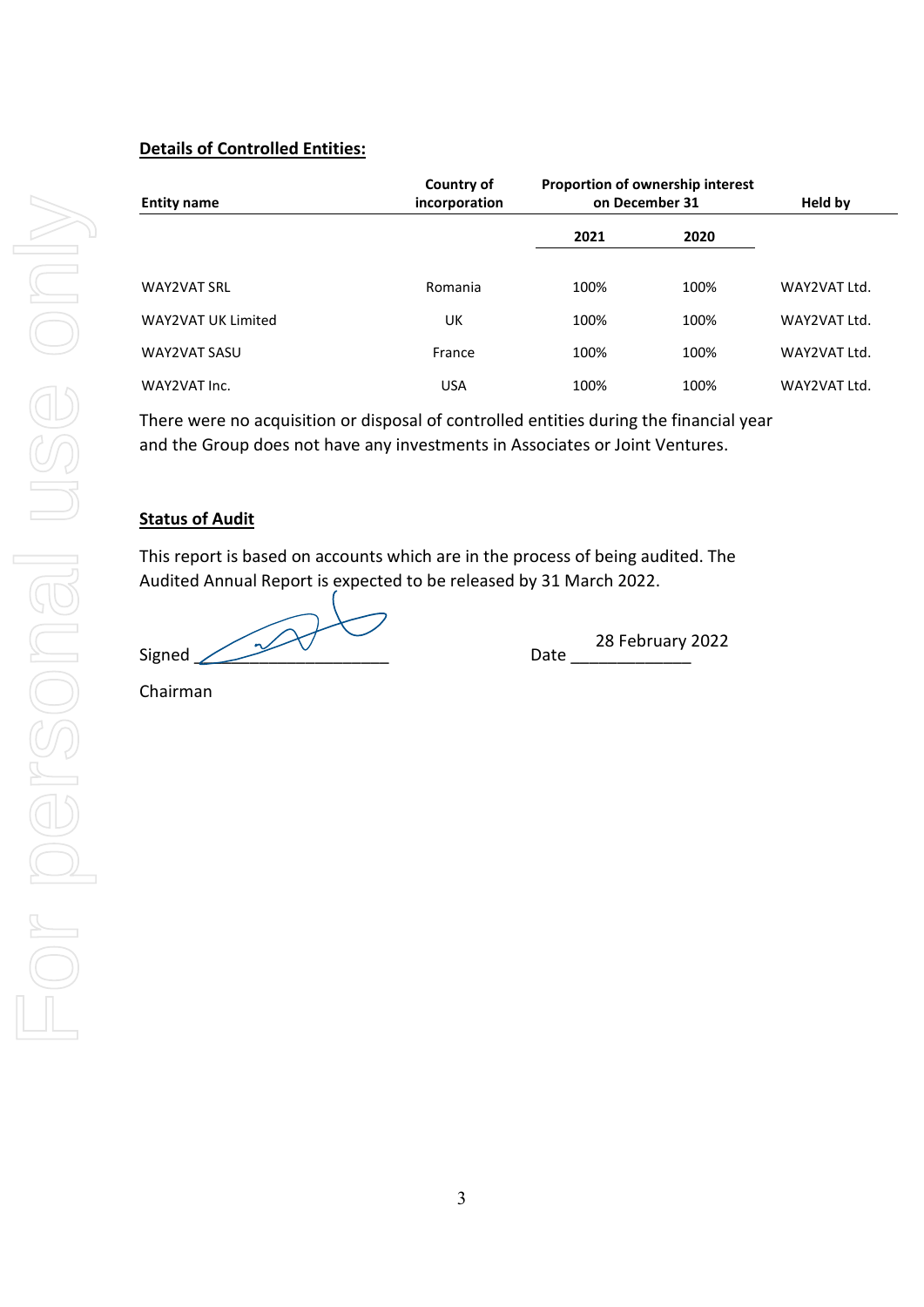#### **ARBN 637 709 114**

## **Appendix 4E Preliminary Report**

## **PRELIMINARY CONSOLIDATED STATEMENT OF PROFIT OR LOSS AND OTHER COMPREHENSIVE INCOME**

### **FOR THE YEAR ENDED 31 DECEMBER 2021**

#### **(USD in thousands, except for loss per share)**

|                                                             |             | Year ended   |          |  |
|-------------------------------------------------------------|-------------|--------------|----------|--|
|                                                             |             | December 31, |          |  |
|                                                             | <b>Note</b> | 2021         | 2020     |  |
| Revenues                                                    |             | 1,321        | 1,034    |  |
| Cost of revenues                                            |             | 275          | 177      |  |
| <b>Gross profit</b>                                         |             | 1,046        | 857      |  |
| Research and development expenses                           | 4           | 1,565        | 1,406    |  |
| Selling and marketing expenses                              | 5           | 1,521        | 1,183    |  |
| General and administrative expenses                         | 6           | 3,039        | 1,553    |  |
| <b>Operating loss</b>                                       |             | (5,079)      | (3, 285) |  |
| Finance expenses                                            |             | (1,661)      | (63)     |  |
| Finance income                                              |             | 9            | 1,047    |  |
| Loss before tax                                             |             | (6, 731)     | (2,301)  |  |
| Taxes on income                                             |             |              |          |  |
| Loss for the year                                           |             | (6, 731)     | (2, 301) |  |
| Other comprehensive income (loss), net of tax:              |             |              |          |  |
| Item that will not be reclassified to profit or loss:       |             |              |          |  |
| Exchange gains arising on translation to reporting currency |             | 174          | (505)    |  |
| Total comprehensive loss for the year                       |             | (6, 557)     | (2,806)  |  |
| Loss for the year attributable to:                          |             |              |          |  |
| Owners of the Company                                       |             |              |          |  |
| Total comprehensive loss attributable to:                   |             |              |          |  |
| Owners of the Company                                       |             |              |          |  |
| Loss per share                                              |             |              |          |  |
| Basic and diluted loss per share (\$)                       |             | (0.0953)     | (0.0617) |  |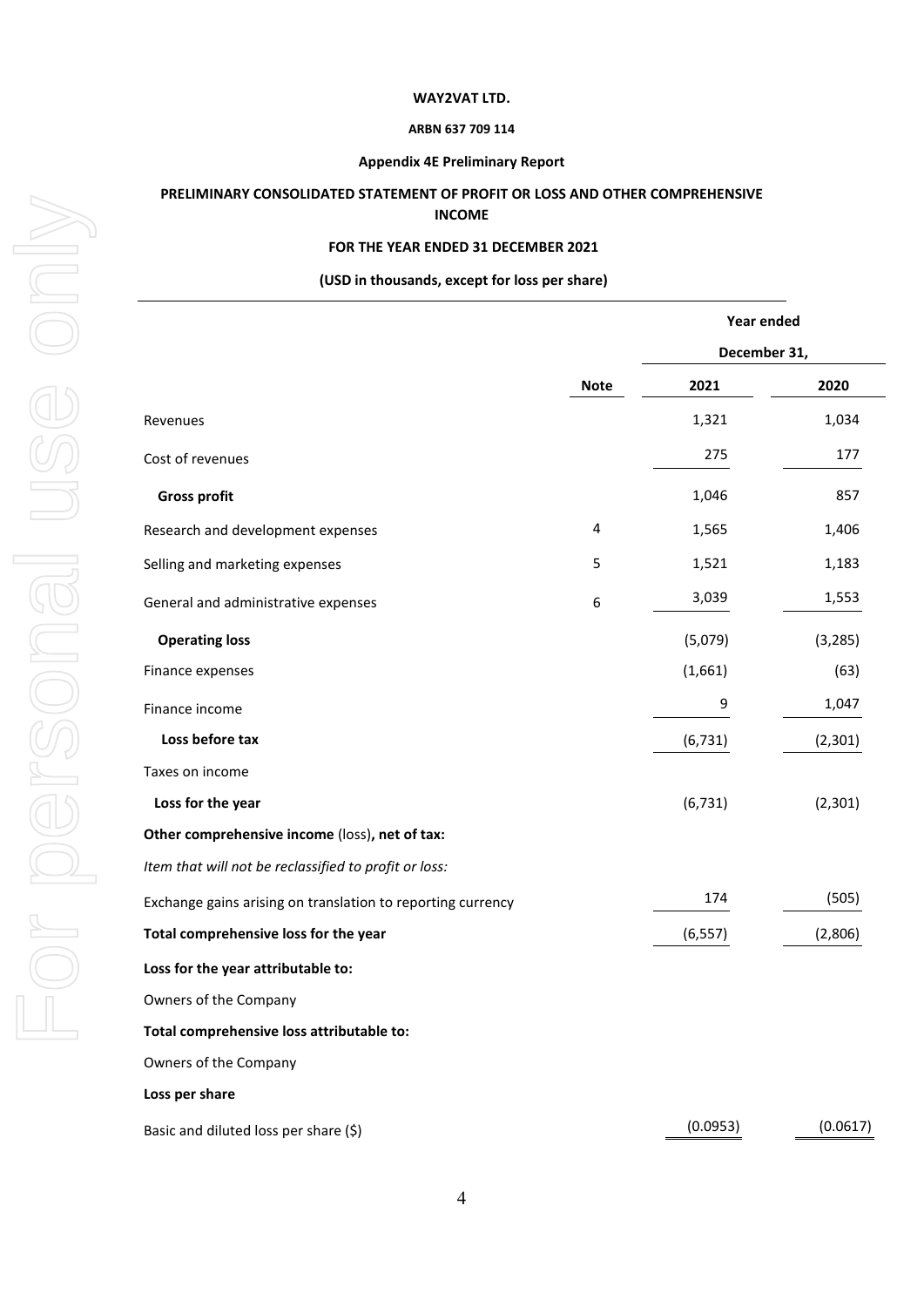## **ARBN 637 709 114**

## **Appendix 4E Preliminary Report**

## **PRELIMINARY CONSOLIDATED STATEMENT OF FINANCIAL POSITION**

#### **AS AT 31 DECEMBER 2021**

**(USD in thousands)**

|                                    |             | As of December 31, |       |  |
|------------------------------------|-------------|--------------------|-------|--|
|                                    | <b>Note</b> | 2021               | 2020  |  |
| <b>ASSETS</b>                      |             |                    |       |  |
| <b>Current Assets:</b>             |             |                    |       |  |
| Cash and cash equivalents          |             | 3,132              | 1,912 |  |
| Trade receivables                  |             | 1,466              | 984   |  |
| Other accounts receivable          |             | 219                | 150   |  |
|                                    |             | 4,817              | 3,046 |  |
| <b>Non-Current Assets:</b>         |             |                    |       |  |
| Right-of-use assets                |             | 201                | 316   |  |
| Property, plant and equipment, net |             | 167                | 195   |  |
|                                    |             | 368                | 511   |  |
|                                    |             |                    |       |  |
| <b>Total Assets</b>                |             | 5,185              | 3,557 |  |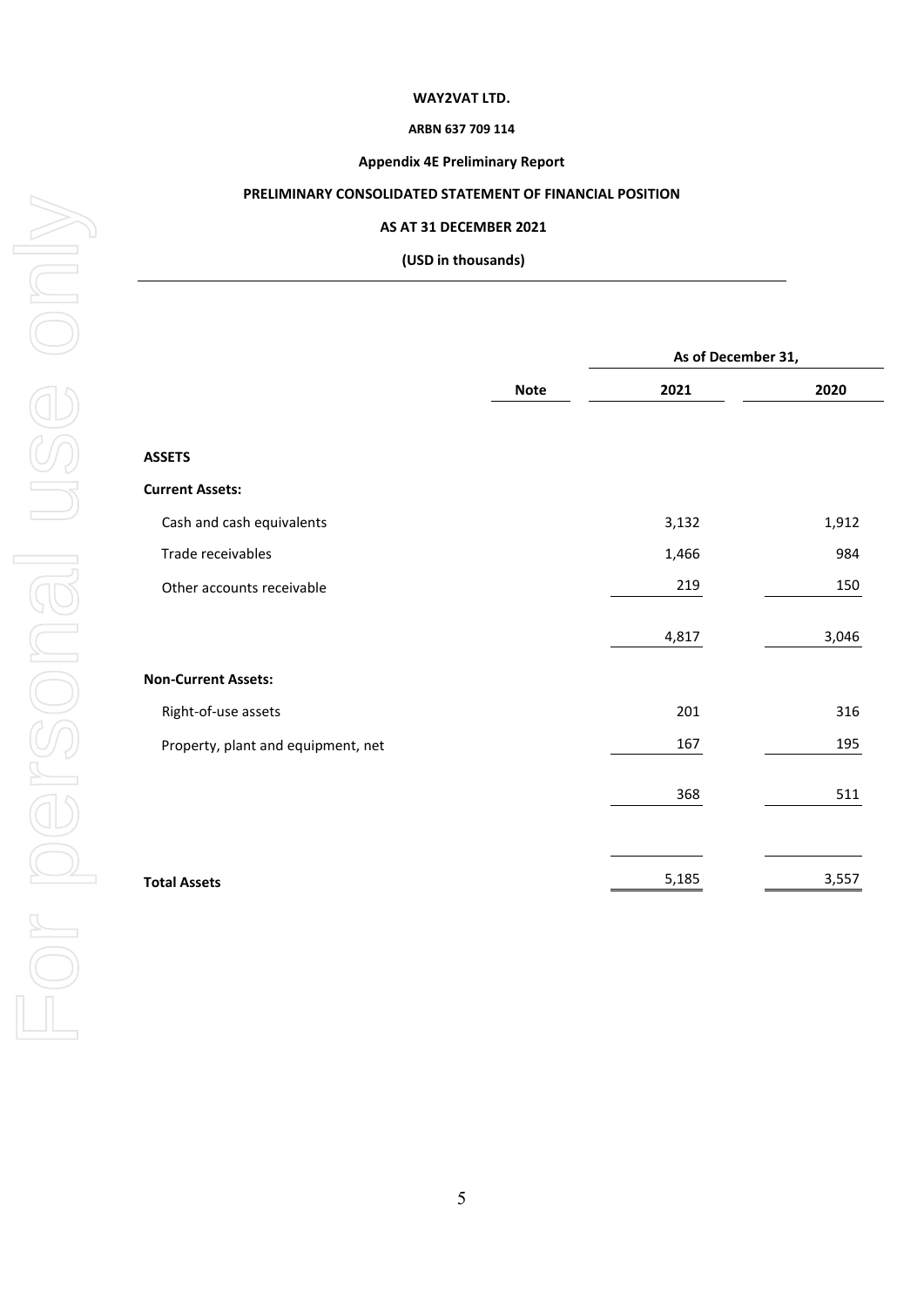|                                                               |              | As of December 31, |           |
|---------------------------------------------------------------|--------------|--------------------|-----------|
|                                                               | <b>Note</b>  | 2021               | 2020      |
| <b>LIABILITIES AND DEFICIT</b>                                |              |                    |           |
| <b>Current Liabilities:</b>                                   |              |                    |           |
| Credit line                                                   |              | 857                | 333       |
| Trade payables                                                |              | 135                | 207       |
| Convertible loans                                             |              |                    | 3,110     |
| Lease liabilities                                             |              | 154                | 129       |
| Other accounts payable                                        | $\mathsf{3}$ | 896                | 1,014     |
|                                                               |              | 2,042              | 4,793     |
| <b>Non-Current Liabilities:</b>                               |              |                    |           |
| Convertible loans                                             |              |                    | 4,787     |
| Lease liabilities                                             |              | 81                 | 177       |
| Liability for royalties payable                               |              | 238                | 268       |
|                                                               |              | 319                | 5,232     |
| Equity attributable to the owners of the Company              |              |                    |           |
| Share capital                                                 |              | 371                | 8         |
| Additional paid in capital                                    |              | 18,517             | 4,969     |
| Share based payment reserve                                   |              | 2,996              | 1,058     |
| Adjustments arising from translation to reporting<br>currency |              | (336)              | (510)     |
| <b>Accumulated losses</b>                                     |              | (18, 724)          | (11, 993) |
| <b>Total Equity</b>                                           |              | 2,824              | (6, 468)  |
| <b>Total Liabilities and Equity</b>                           |              | 5,185              | 3,557     |

**This statement should be read in conjunction with the notes to the financial statements**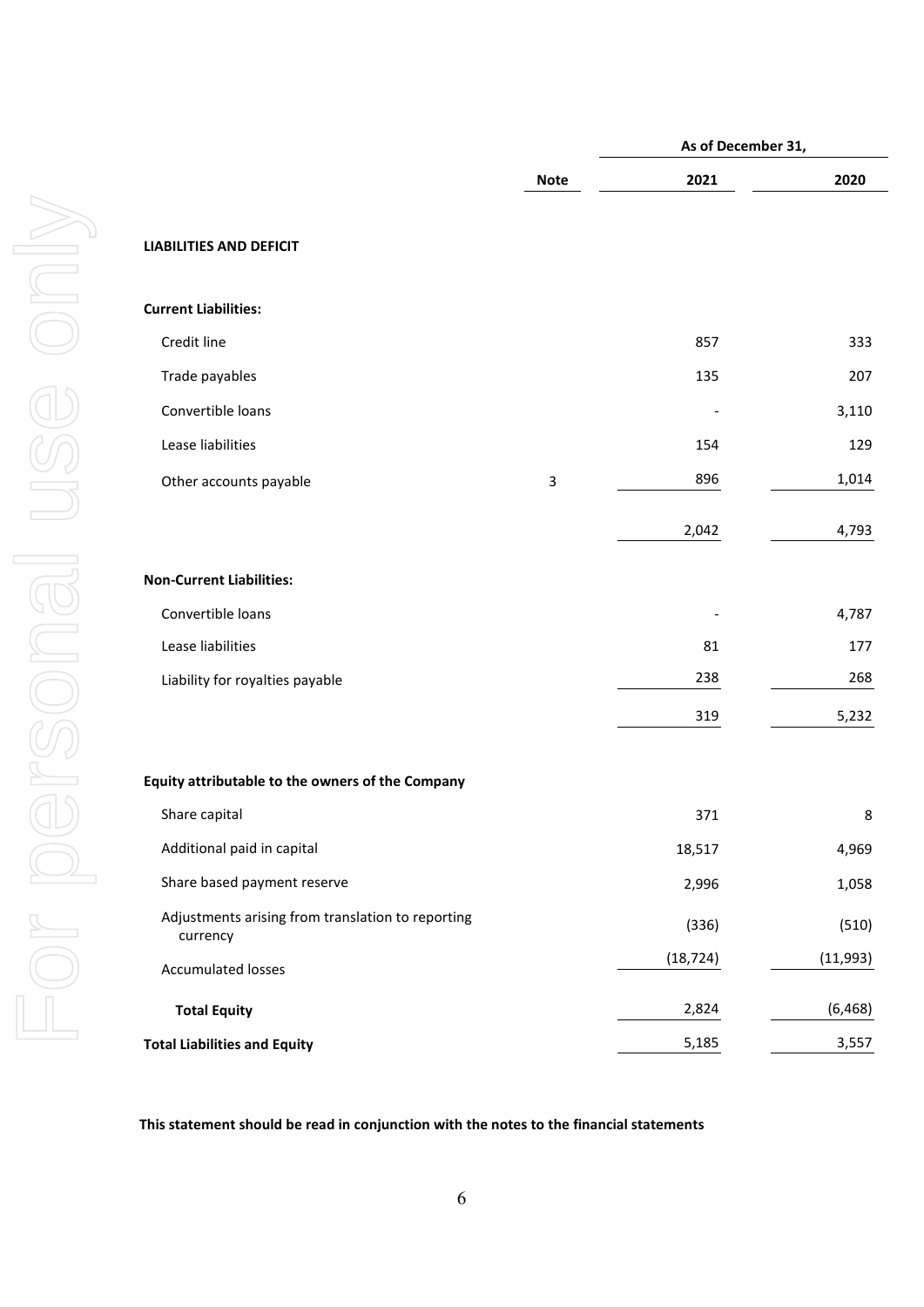|                                                         | Share capital            | <b>Additional</b><br>paid in<br>capital | <b>Shares based</b><br>payment<br>reserve | <b>Adjustments</b><br>arising from<br>translation to<br>reporting<br>currency | <b>Accumulated</b><br>deficit | <b>Total</b>             |
|---------------------------------------------------------|--------------------------|-----------------------------------------|-------------------------------------------|-------------------------------------------------------------------------------|-------------------------------|--------------------------|
| Balance on January 1, 2020                              | 8                        | 4,923                                   | 617                                       | (5)                                                                           | (9,692)                       | (4, 142)                 |
| <b>Changes during 2020:</b>                             |                          |                                         |                                           |                                                                               |                               |                          |
| Loss for the year                                       |                          |                                         |                                           |                                                                               | (2, 301)                      | (2, 301)                 |
| Other comprehensive income                              |                          |                                         |                                           | (505)                                                                         |                               | (505)                    |
| Total comprehensive loss for the year                   |                          |                                         |                                           | (505)                                                                         | (2, 301)                      | (2,806)                  |
| Exercise of options to ordinary shares                  | $\ast$                   | 39                                      | (38)                                      |                                                                               |                               | $\mathbf{1}$             |
| Share based payment                                     | $\overline{a}$           | $\overline{\phantom{a}}$                | 479                                       | $\overline{\phantom{0}}$                                                      |                               | 479                      |
| Balance on December 31, 2020                            | 8                        | 4,969                                   | 1,058                                     | (510)                                                                         | (11,993)                      | (6, 468)                 |
| <b>Changes during 2021:</b>                             |                          |                                         |                                           |                                                                               |                               |                          |
| Loss for the year                                       |                          |                                         |                                           |                                                                               | (6, 731)                      | (6, 731)                 |
| Other comprehensive income                              |                          |                                         |                                           | 174                                                                           |                               | 174                      |
| Total comprehensive loss for the year                   | ٠                        |                                         |                                           | 174                                                                           | (6, 731)                      | (6, 557)                 |
| Issuance of IPO shares, net of Issuance expenses        | 109                      | 4,497                                   |                                           | $\overline{\phantom{0}}$                                                      |                               | 4,606                    |
| Issuance of shares upon conversion of convertible loans | 254                      | 8,980                                   |                                           |                                                                               |                               | 9,234                    |
| Exercise of options to ordinary shares                  | $\overline{\phantom{a}}$ | 71                                      | (71)                                      |                                                                               |                               | $\overline{\phantom{a}}$ |
| Share based payment                                     |                          |                                         | 2,009                                     |                                                                               |                               | 2,009                    |
| Balance on December 31, 2021                            | 371                      | 18,517                                  | 2,996                                     | (336)                                                                         | (18, 724)                     | 2,824                    |

### **PRELIMINARY CONSOLIDATED STATEMENT OF CHANGES IN EQUITY FOR THE YEAR ENDED 31 DECEMBER 2021 (USD in thousands)**

 $\cap$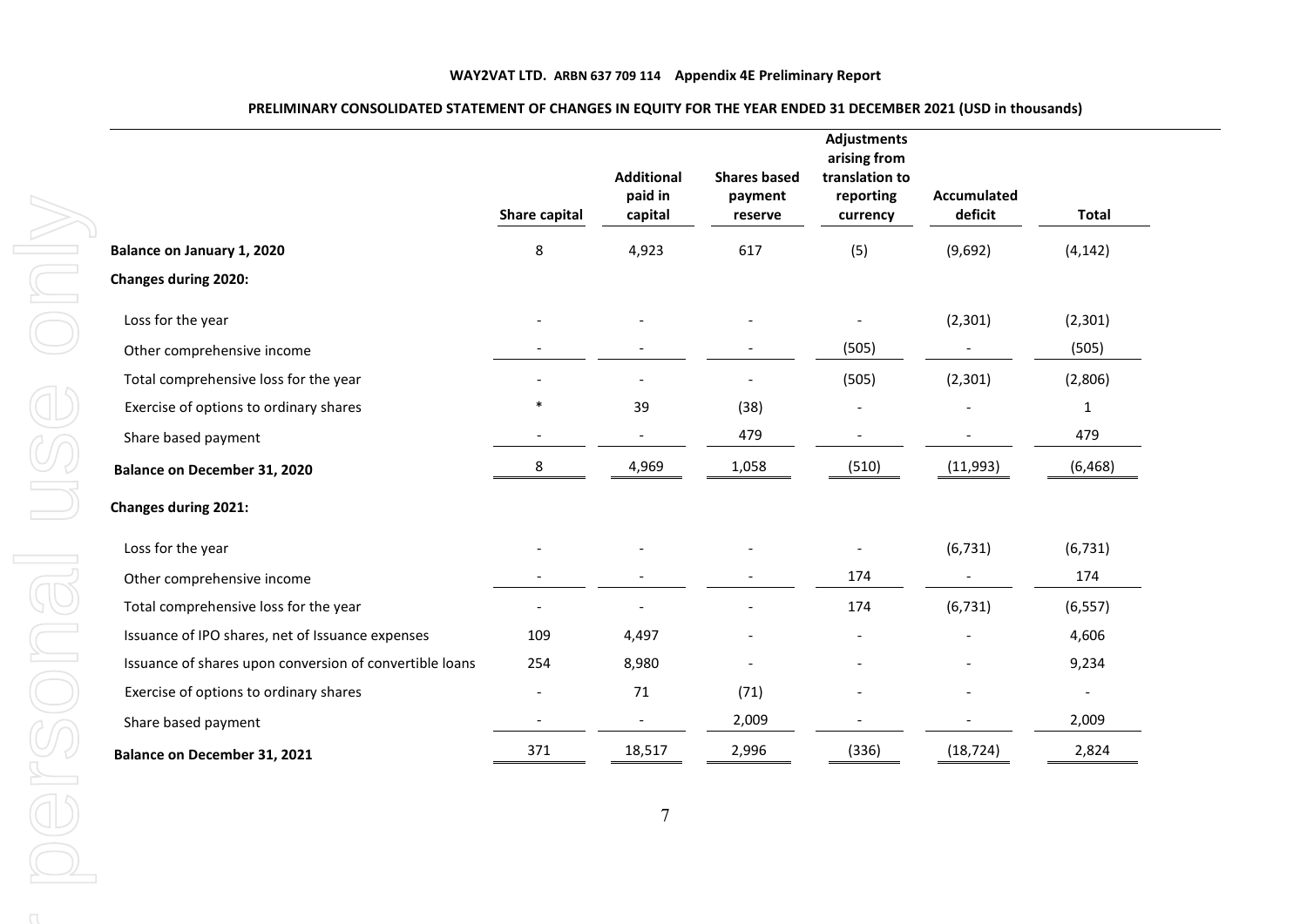#### **ARBN 637 709 114**

## **Appendix 4E Preliminary Report**

## **PRELIMINARY CONSOLIDATED STATEMENT OF CASH FLOWS**

### **(USD in thousands)**

|                                                      | Year ended<br>December 31, |          |
|------------------------------------------------------|----------------------------|----------|
|                                                      |                            |          |
|                                                      | 2021                       | 2020     |
| <b>CASH FLOWS FROM OPERATING ACTIVITIES:</b>         |                            |          |
| Loss for the year                                    | (6, 731)                   | (2, 301) |
| Adjustments to reconcile net loss to net cash        |                            |          |
| provided by operating activities:                    |                            |          |
| Depreciation                                         | 225                        | 211      |
| Change in fair value of convertible loans            | 1,247                      | (502)    |
| Financial expenses (income), net                     | (5)                        | (536)    |
| Share based payment                                  | 2,009                      | 479      |
| Change in liability for royalties payable            | 23                         | 20       |
| <b>Changes in operations assets and liabilities:</b> |                            |          |
| Change in trade receivables                          | (583)                      | (471)    |
| Change in other accounts receivable                  | (84)                       | (2)      |
| Change in trade payables                             | (58)                       | 63       |
| Change in other accounts payable                     | (108)                      | 396      |
| <b>Cash from operations</b>                          | (4,065)                    | (2, 643) |
| Interest paid                                        | (11)                       | (40)     |
| Net cash used in operating activities                | (4,076)                    | (2,683)  |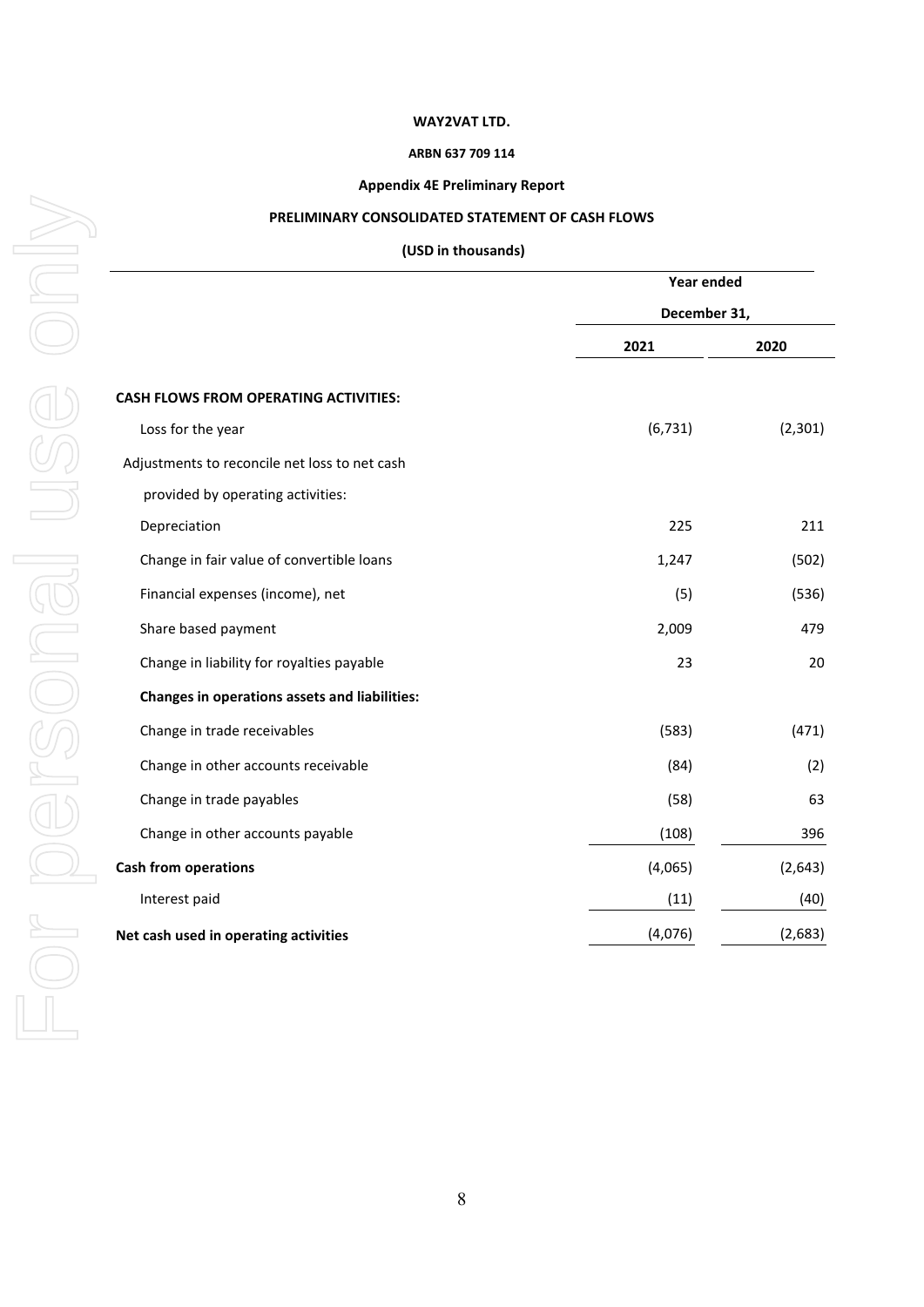#### **ARBN 637 709 114**

## **Appendix 4E Preliminary Report**

### **PRELIMINARY CONSOLIDATED STATEMENT OF CASH FLOWS (CONT.)**

**(USD in thousands)**

## **CASH FLOWS FROM INVESTING ACTIVITIES:**

| Purchase of property, plant, and equipment | (29) | (56) |
|--------------------------------------------|------|------|
| Net cash used in operating activities      | (29) | (56) |

### **CASH FLOWS FROM FINANCING ACTIVITIES:**

| Exercise of share options                                     | $\ast$ | 1     |
|---------------------------------------------------------------|--------|-------|
| Net Proceeds from issuance of shares upon IPO                 | 4,607  |       |
| Credit line, net                                              | 549    | 333   |
| Principal paid on lease liabilities                           | (146)  | (178) |
| Receipt of IIA grant                                          | 247    | 257   |
| Royalties paid to the IIA                                     | (11)   | (7)   |
| Receipt of convertible loans, net                             | 50     | 1,590 |
| Net cash provided by financing activities                     | 5,296  | 1,996 |
| Net increase (decrease) in cash and cash equivalents          | 1,191  | (743) |
| Cash and cash equivalents at the beginning of the year        | 1,912  | 2,510 |
| Effects of exchange rate changes on cash and cash equivalents | 29     | 145   |
| Cash and cash equivalents at the end of the year              | 3,132  | 1,912 |

**This statement should be read in conjunction with the notes to the financial statements**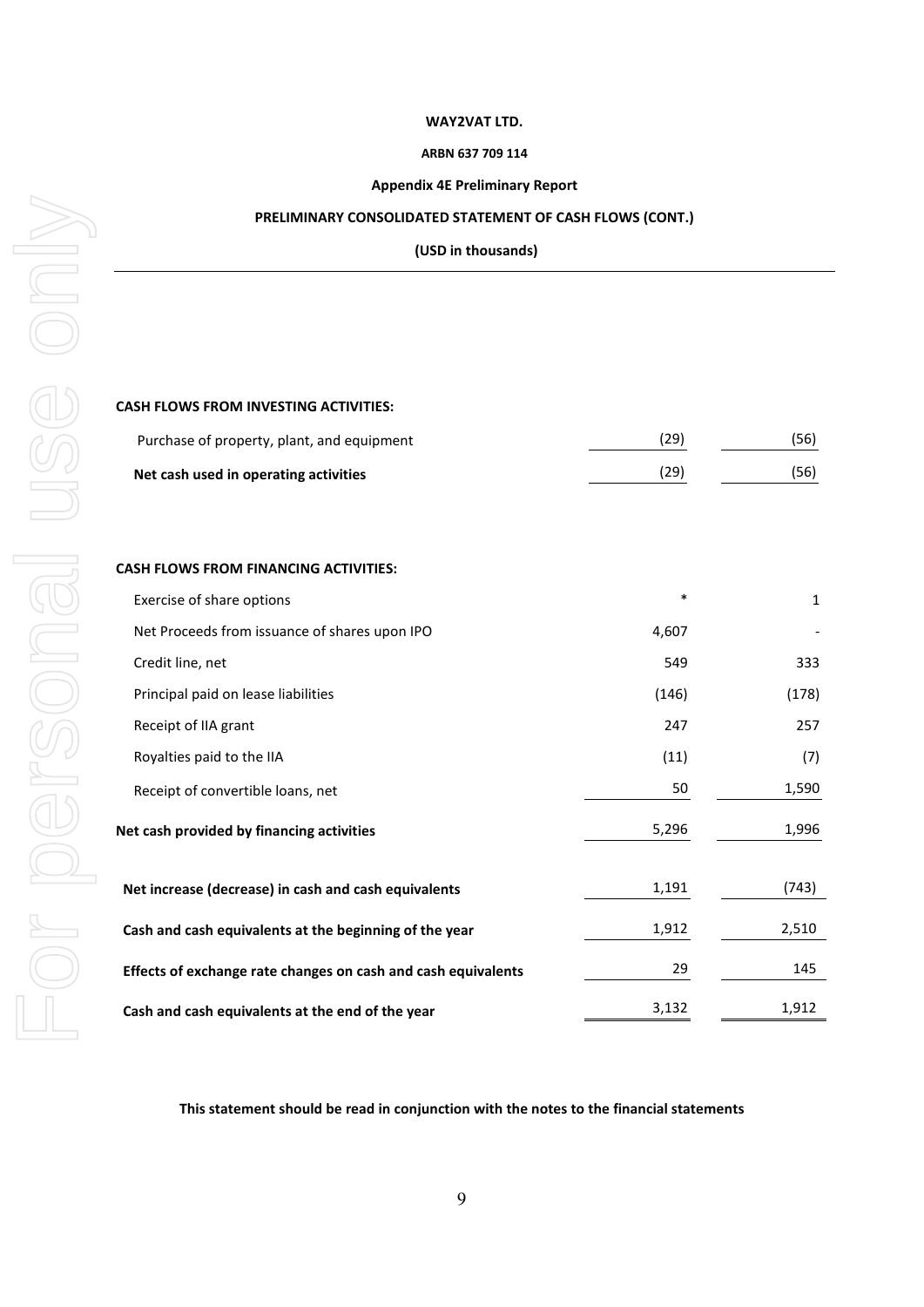#### **ARBN 637 709 114**

#### **Appendix 4E Preliminary Report**

#### **PRELIMINARY CONSOLIDATED NOTES**

**(USD in thousands)**

### **NOTE 1 – BASIS OF PREPARATION:**

The preliminary report has been prepared in accordance with ASX listing rule 4.3A and the disclosure requirements of ASX Appendix 4E.

This report has been prepared in accordance with International Financing Reporting Standards (IFRS) and the Corporations Act 2001. The consolidated financial statements have been prepared on an actuals basis and are based on historical cost convention.

#### **NOTE 2 - SUBSIDIARIES:**

The principal subsidiaries of Company, all of which have been consolidated in these consolidated financial statements, are as follows:

| <b>Entity name</b> | Country of<br>incorporation |      | Proportion of ownership interest<br>on December 31 | Held by      |
|--------------------|-----------------------------|------|----------------------------------------------------|--------------|
|                    |                             | 2021 | 2020                                               |              |
| <b>WAY2VAT SRL</b> | Romania                     | 100% | 100%                                               | WAY2VAT Ltd. |
| WAY2VAT UK Limited | UK                          | 100% | 100%                                               | WAY2VAT Ltd. |
| WAY2VAT SASU       | France                      | 100% | 100%                                               | WAY2VAT Ltd. |
| WAY2VAT Inc.       | <b>USA</b>                  | 100% | 100%                                               | WAY2VAT Ltd. |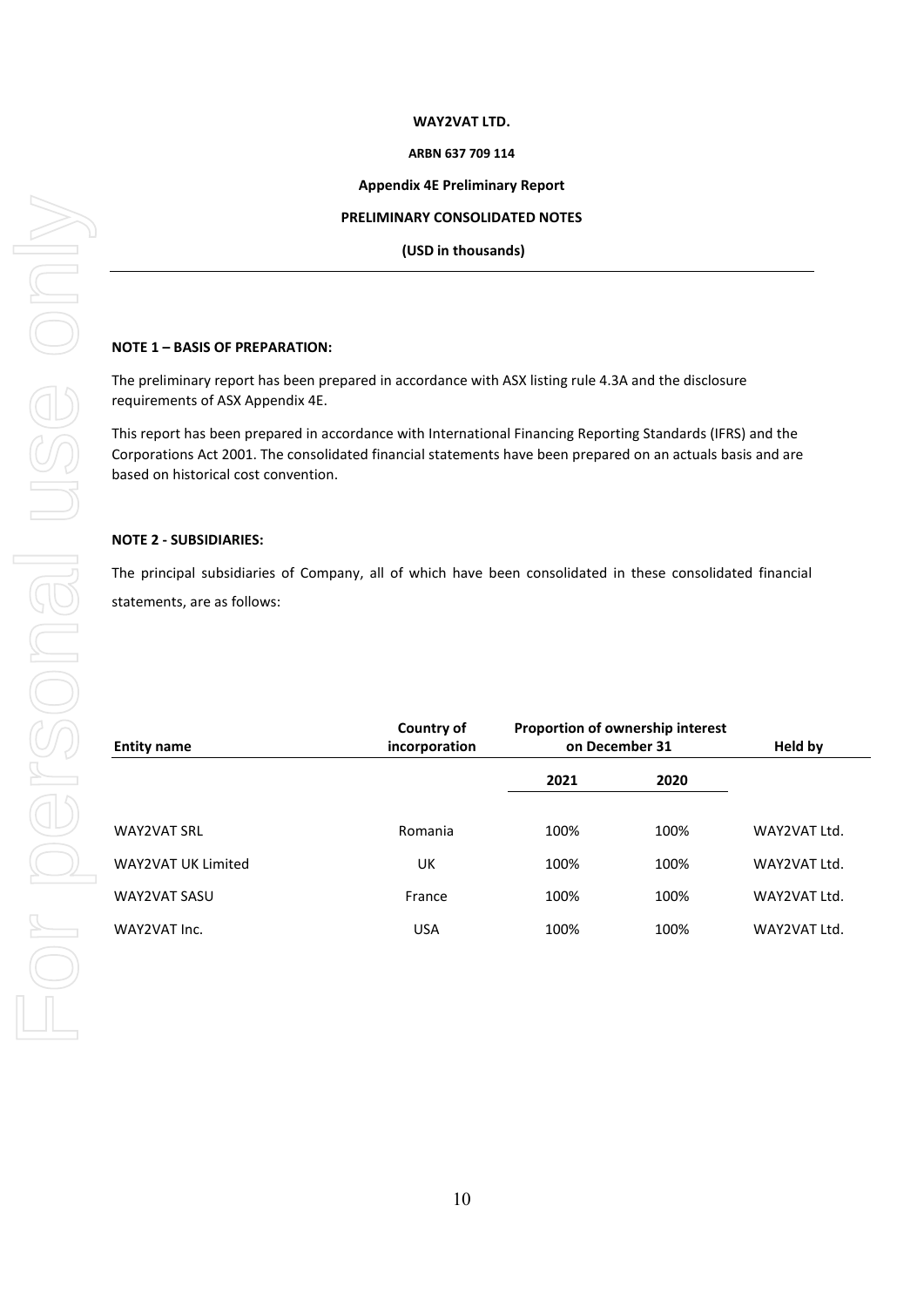#### **NOTE 3 - OTHER ACCOUNTS PAYABLE:**

|                                              |      | As of December 31, |  |
|----------------------------------------------|------|--------------------|--|
|                                              | 2021 | 2020               |  |
| Employees, salaries, and related liabilities | 104  | 89                 |  |
| Accrued expenses                             | 173  | 368                |  |
| Payroll Institutions                         | 83   | 56                 |  |
| Provision for vacation                       | 95   | 49                 |  |
| Balances due to customers                    | 314  | 385                |  |
| Liability for royalties payable              | 127  | 67                 |  |
|                                              |      |                    |  |
|                                              | 896  | 1,014              |  |

## **NOTE 4** - **RESEARCH AND DEVELOPMENT EXPENSES:**

|                                                          | Year ended December 31, |       |
|----------------------------------------------------------|-------------------------|-------|
|                                                          | 2021                    | 2020  |
| Salary and related expenses                              | 1,527                   | 1,069 |
| Share based payment expenses                             | 17                      | 78    |
| Subcontractors and consultants costs                     | 194                     | 228   |
| Patents and legal expenses                               | 18                      | 19    |
| Government Grants received and changes in liability, net | (297)                   | (172) |
| Other                                                    | 106                     | 184   |
|                                                          | 1,565                   | 1,406 |